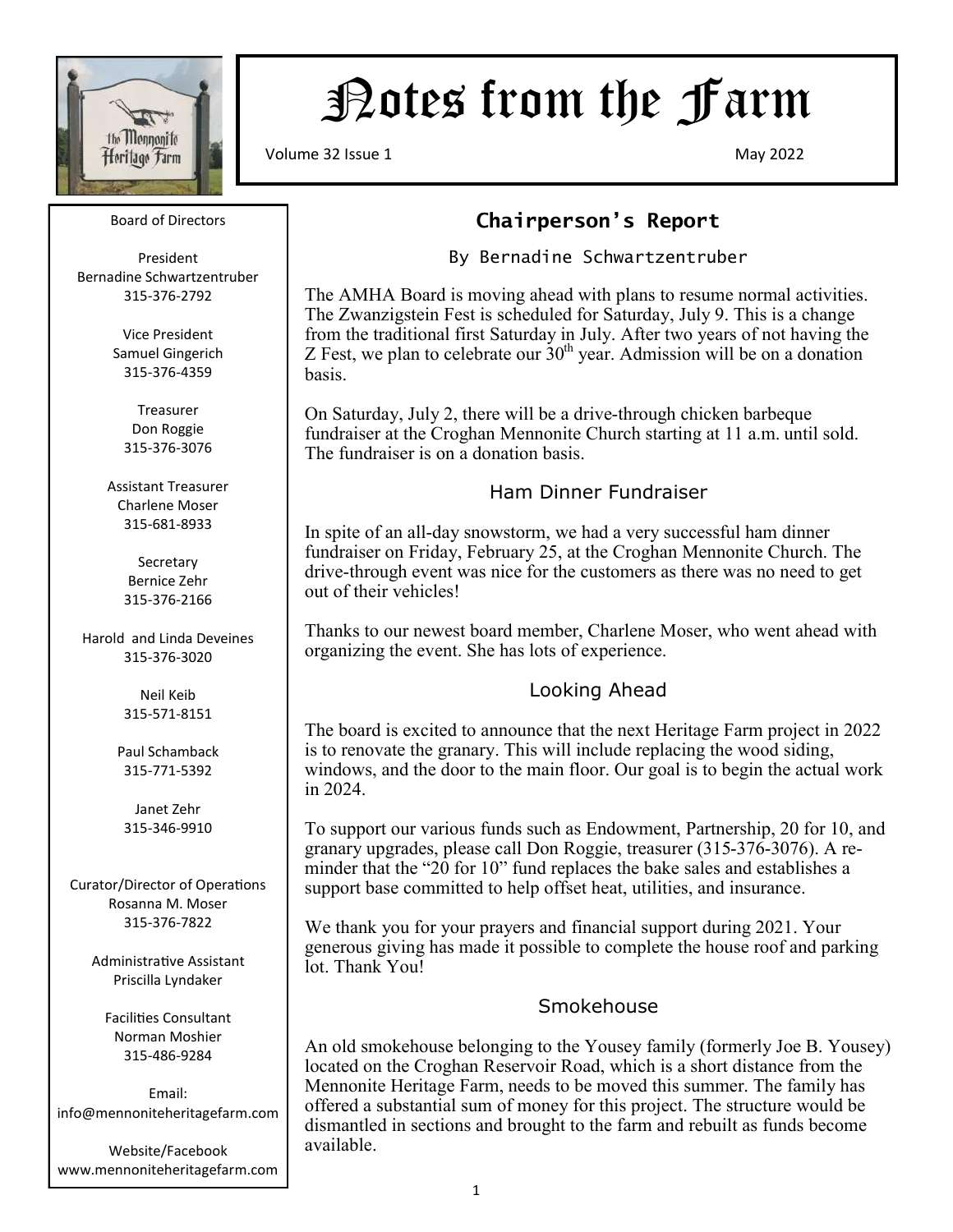#### **New Board Member**



We are very pleased to welcome a new board member. Charlene Moser recently retired as an accountant at Jefferson Community College. Her other board experiences include the following: treasurer of Croghan Mennonite Church, board member of Agape Shoppe, and village of Croghan treasurer. Other volunteer experiences are food service for fundraising and funerals, Sunday school teacher, chorister, sewing circle, 4-H leader when children were young, and MCC meat canning.

She is married to Merlin Moser, and they have three children: Matthew (Rachel) Moser, Starla (Michael) Swartz, and Justin (Diona) Moser; eight grandchildren (one deceased). Her accounting skills will greatly benefit AMHA.

# **Acquisition Report**

By Rosanna M. Moser

A total of 162 accessions were completed in 2021, which is a total of 2645 accessions since 2010. We are indebted to the many individuals for the historic artifacts that continue to help tell the story of our Anabaptist Mennonite faith throughout the various buildings and displays. NOTE: In the event that you do not see an artifact listed that you donated, they are in the holding shelving.

Here is a summary of the major artifacts catalogued over the past year:

AMHA archives….Post hole digger.

Bishop, Trinda (Hirschey)…*Everything is fine with me…A "Big Red" soldier chronicles his survival in WW III*  (Ralph Hirschey) by Trinda Hirschey Bishop.

Cobb, Sundena (Jantzi)…Wedding dress original to Ellen (Lehman) Widrick m. John E. Widrick.

Demko, Steve…Handmade skipjack.

Farney Hirschey, Pearl (Lehman)…German prayer book original to pioneer Joseph Moser; glass bowl and head scarf original to Mary Nafziger Moser, signature name plate of Joseph Lehman, *Christian Worker's Testament*, and *Scofield Reference Bible* original to Joseph Lehman; German *Ausbund*, *Holy Bible*, embroidered linen towel, and wedding dress cloth fragment original to Mollie Zehr Lehman m. Joseph Lehman; hand-painted plate original to Kathleen Zehr; ledger original to Philip Farney; handkerchiefs original to Pearl Hirschey Farney; hand-painted plate and miniature pitcher, pedestal glassware, Northwood milk glass dishware, handmade table scarf made by Veronica (Zehr) Yancey, "Souvernir of Farney Re-Union" booklet, German *Rules of Life* book, photo collection of Joseph B. Yousey sugarbush, homemade towel holder, vintage underskirt, shoe hook, and match box.

Gingerich, Emanuel and Margaret (Zehr)…Document entitled *Reflections at 80* by Emanuel Gingerich.

Gingerich, John…Document entitled *Memoirs of John Gingerich*.

Grau, Mary (Zehr)…Miniature tea dishes original to Susianna (Lehman) Zehr and miniature tea dishes original to Magdalena (Kennel) Lehman.

Harper, Valerie…Collection of wood planers (9).

Lehman, Dixie (Widrick)…Recipes original to Ruth (Lyndaker) Widrick, photo albums (2), and journey notebook original to Elaine Widrick.

2 Lehman, Doris A.…Homemade nightgowns (2) and collection of handkerchiefs original to Saviera (Gingerich) Lehman; homemade toddler apron, miniature suitcase bank, baby teething ring original to Doris A. Lehman, Watertown School of Commerce book bill (1942), and life story document written by Doris A. Lehman; notebook "Daniel Gingerich Genealogy 1886-1996"; and collection of photos (9) original to Aaron and Saveira Lehman.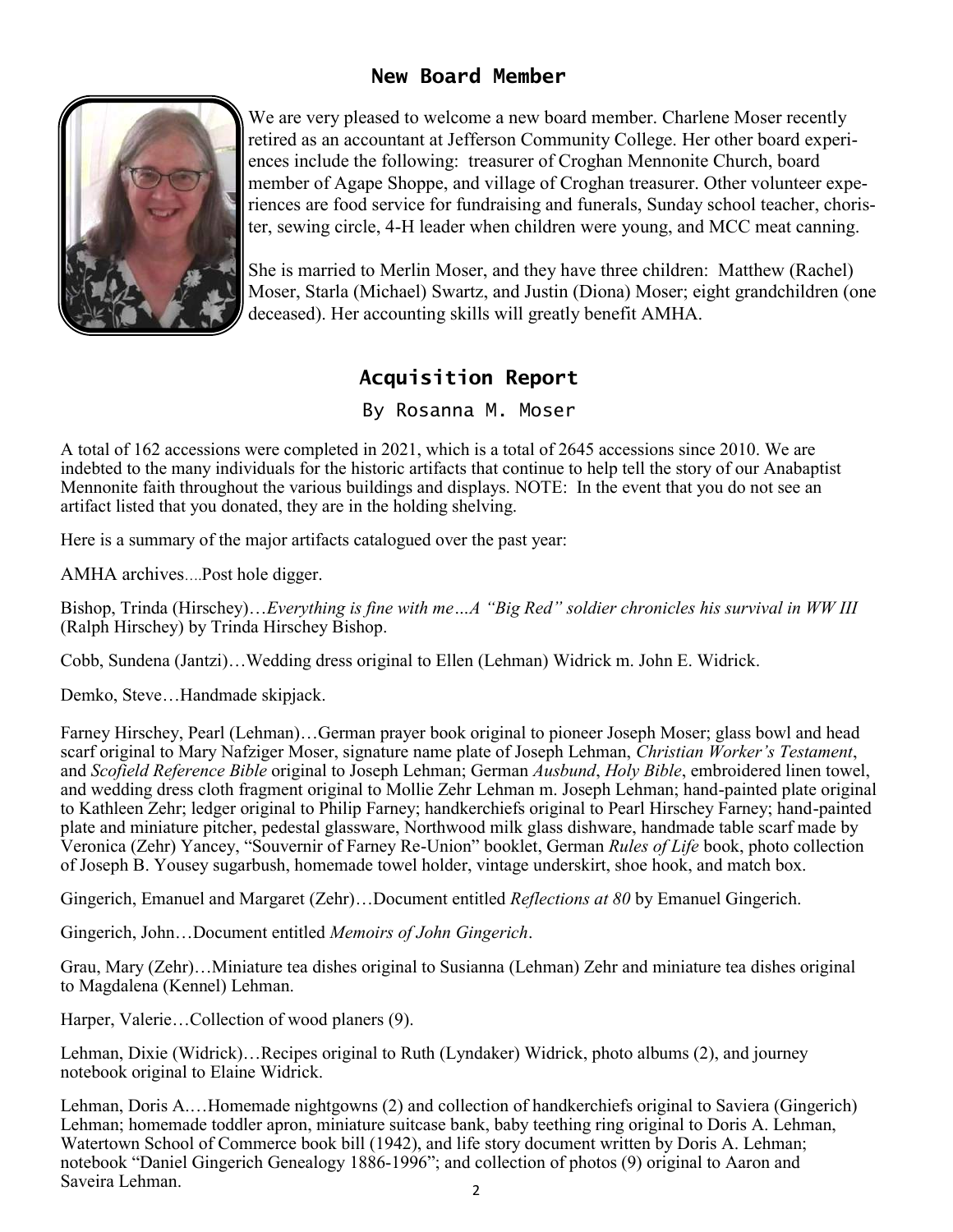Lehman, Elton…Large antique print original to Peter H. and Mary (Kennel) Lehman homestead.

Lehman, Gary…Research paper entitled "The Croghan-Lowville, NY Church Schism" by Gary Lehman.

Lehman, Lawson and Carol (Moser)…Autograph album believed original to John W. Moshier; school district souvenir card original to Joseph P. and Katherine (Widrick) Moshier family; and autograph album, genealogy/church history notebooks (2), guest book, 1929 "Pupil's Health Club" certificate, and diaries (15) original to Alma M. Moshier,

Lehman, LaVern Louis (Jim), Dr.…Memorial document of granddaughter's death (Anna Vandana Barnard) and other documents (3) relating to mission work at Woodstock School, Mussoorie, India.

Lyndaker, Lois…dress pattern original to Inez (Noftsier) Lyndaker (Andrew) and a church periodical *Herold der Wahrheit* ("PATHETIC Communication from the Bereaved Lyndaker Home" 1922). **NOTE**: Summary of article published in *Plowman's Journal* – April 2022.

Lyndaker, Anita (Zehr)…"Certificate of Merit" (barber trade in 1911) original to Joseph C. Zehr.

Lyndaker, Phyllis (Lehman)…Unfinished vintage quilt tops (3), English/German *Mennonite Confession of Faith* book, quarterly June 2003 *Goshen College Bulletin*, and a photo collection (5).

Lyndaker, Sandy and Priscilla (Moser)…Manuscript entitled "History of Croghan Amish Mennonite Church 1912-2003."

Lyndaker, Wilbur and Florence (Widrick)…glassware dishware (4) original to Joseph and Anna (Moser) Widrick; bridal dress and shoes and wedding photo original to Wilbur and Florence Lyndaker.

Moser, Dale…German *Martyrs Mirror* (1780) possibly original to pioneer Michael Zehr. (See photo at right.)

Moser, Dean and Donna (Roggie)…Booklet entitled *The Boy Jesus and Other Bible Stories* original to Veronica Moser; *Doctrines of the Bible* original to Menno Moser, book entitled *Confession of Faith Minister's Manual*, and collection of Choraleeers record albums (6) original to Elton and Maxine (Zehr) Moser.



Moser, Loretta…Pillow original to John R. and Katie (Leis) Moser.

Moser, Rosanna…Water dipper original to Andrew and Emma (Widrick) Moser; pillowcase set original to Mollie (Zehr) Lehman (Joseph); Choraleers cassette tape, notebook of Naumburg Mennonite Church business meetings and other committee reports, article entitled "Sacred Farming or Working Out: The Negotiated Lives of Conservative Mennonite Farm Women," and book entitled *Strangers at Home: Amish and Mennonite Women in History*.



Moshier, Dorrance…Notebook on genealogy and church membership, etc., original to Clara (Yousey) Moshier.

Moshier, Gladys…Goblets (3), fruit dish, and creamer original to John W. and Anna (Moser) Moshier.

Moshier, Karen (Widrick)…Photo collection (left: Easter choral men's group from 1962). "Can you name the individuals? Answer key is on page 6."

Moshier, Maietta (Lehman)…Short life stories (6) written by Maietta Moshier, photos, periodical and newspaper articles relating to Choraleers, cassette tapes (17) and one DVD of Choraleers, and LARGE collection of composed dramas original to Arnold J. Moshier,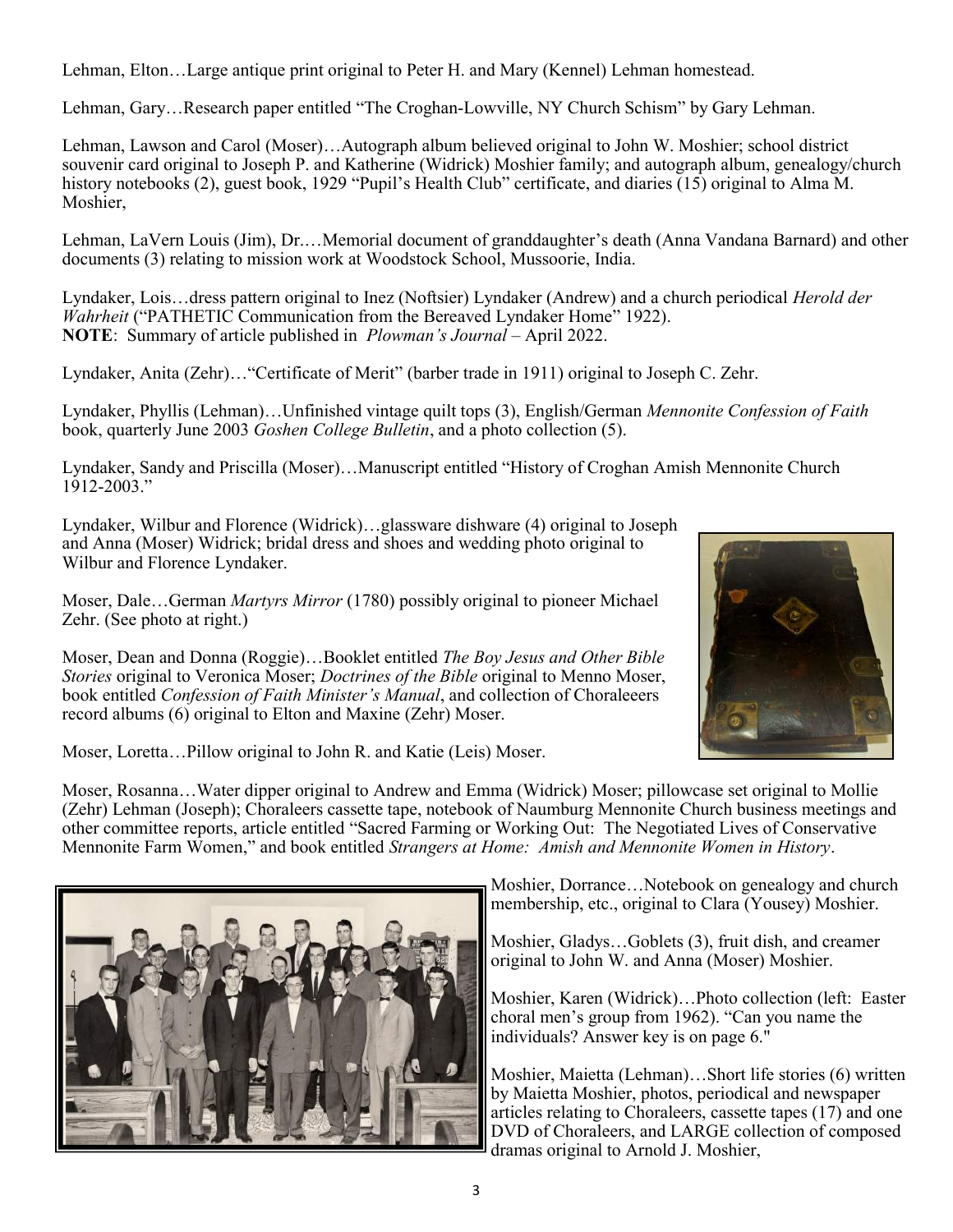Moshier, Norman…Wooden pump logs (3).

Moshier, Susanna…Collection of handkerchiefs original to Mary (Roggie) Moshier and homemade doily original to Esther (Zehr) Moshier.

Norris, David & Isabel (Nafziger)… Large baby cradle original to Chris and Anna (Moser) Nafziger; lot slip (deacon) original to Joseph Nafziger; photo collection original to Elmer and Gladys (Yousey) Nafziger; homemade dress/cape and aprons (2) original to Gladys Nafziger; toddler dresses (3) original to Lillian (Nafziger) Steria; head veiling and collection of summer Bible school books (10) original to Isabel Norris; and children's Bible story books original to Doris (Nafziger) Roggie.

Pierce, Daniel… Ledger original to Sylvester F. Virkler, owner of feed and fuel business in Castorland. (See photo at right.)





Roggie, Kevin and Sue (Lehman)…Stereo album "The Song of the Tree" by the Choraleers.

Roggie, Mary Ellen (Gingerich)…German hymnal *Unparteiische Liedersammlung* original to John W. Roggie; notebooks (menus) for Conservative Amish Mennonite conference and summer Bible school photos,

and historical document on the beginning of summer camp at Abner Zehr's cottage.

Schwartzentruber, Nelson and Bernadine…Large photo collection and doily original to Christina (Martin) Schwartzentruber; milk strainer and Adirondack woven basket original to John M. Schwartzentruber.

Virkler, Alton and Geneva (Lehman)…Dr. LaVern Louis (Jim) Lehman's story of polio epidemic experience; linen towel of "Aunt Laura V Farney" embroidered signature; and photo collection original to Ralph Lehman.

Weaver, Anna Mae (Forrester)…LARGE hand-printed genealogy tree poster of Daniel and Magdalena (Oesch) Jantzi family. (Displayed on a wall in the archival area.)

Zehr, Carolyn…Marvin Zehr's grief story (drowning accident of father and brother).

Zehr, Charlotte…Collection of recipe books (3).

Zehr, Edith (Widrick)…Notebooks (2) of "Helping Hands" sewing circle minutes at Pine Grove Mennonite Church.

Zehr, Milton J. and Dorothy…Book entitled *The Power of Pentecost* and a tract original to Chris M. Nafziger (bishop).

Zehr, Pearl A…Pillowcase set.

#### **Virkler Lettuce**

A Virkler descendant read the Fall 2021 *Notes from the Farm* and shared with us that the Virkler lettuce seed is also stored as a "heirloom seed" above the Arctic Circle! The local resident related in a letter to AMHA that "some years ago a man came to her mother in Lowville requesting some seeds." Those seeds are now stored in a "Global Seed Vault" in Norway, which is one of over 1700 seed vaults worldwide. To learn more, just go to [https://time.com/doomsday](https://time.com/doomsday-vault/)-vault/.

The Virkler lettuce seed is available at the AMHA gift shop on a donation basis. We also have the heirloom turnip seed reproduced from the Grunert family. You may email info@mennoniteheritagefarm.com or call 315-346-1122 to make arrangements.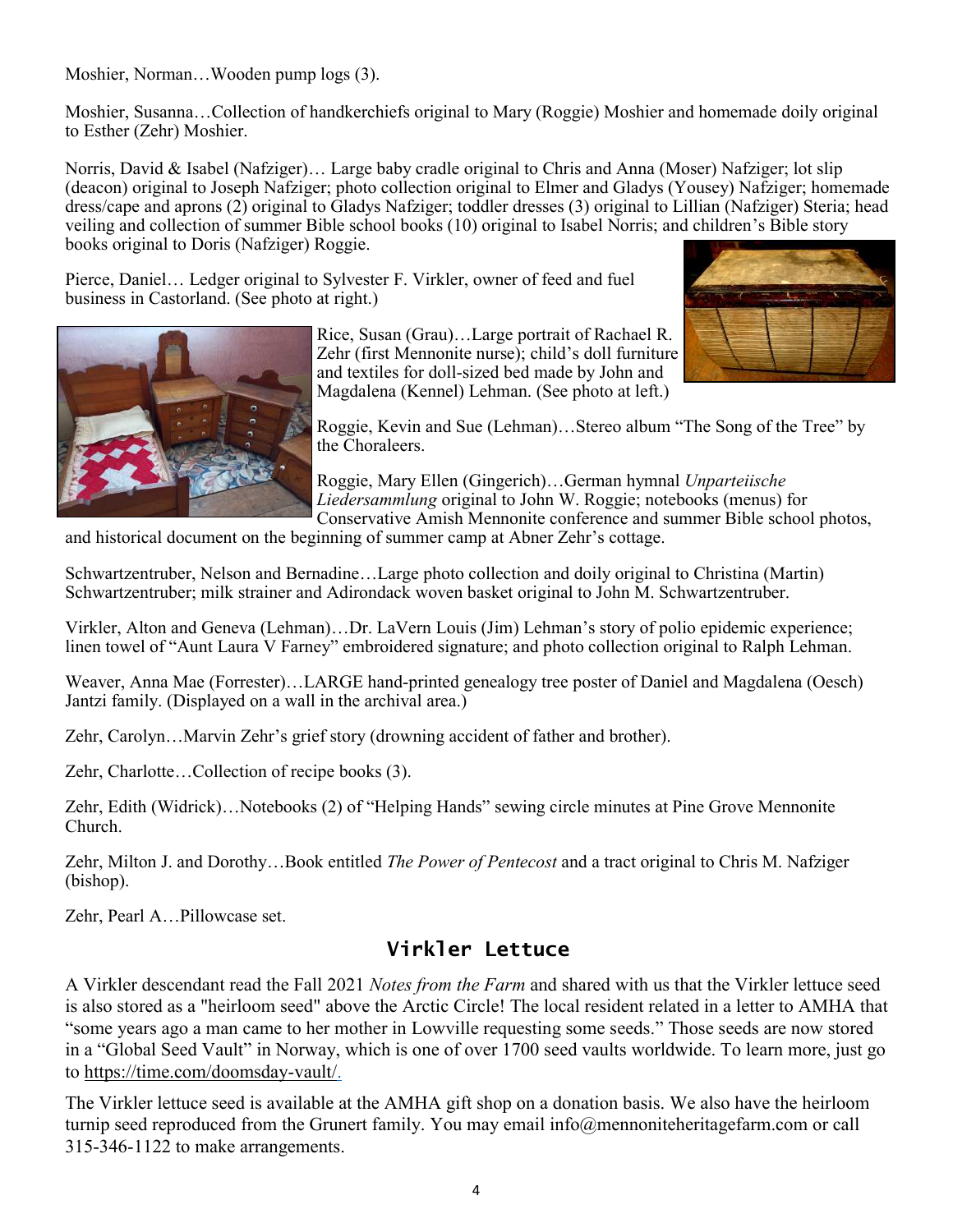### **Documentary Oral Interviews**

Since 2010, AMHA (Dawson Grau and Bernadine Schwartzentruber) has conducted 21 interviews within the Lewis County Mennonite community. All of the recordings and transcripts are available in the archives. The AMHA membership annual newsletter, *Plowman's Journal*, features one person per year with a summary of the transcript. Please find membership application in the newsletter to take advantage of reading more articles from the Mennonite Heritage Farm.

They are as follows:

| Pearl (Lehman) Hirschey Farney            | Arletha (Zehr) Bender Yoder |
|-------------------------------------------|-----------------------------|
| Nevin Lehman and Floyd Zehr, Beaver Falls | Benjamin Yousey             |
| Inez (Noftsier) Lyndaker                  | Ellen and Arlene Yousey     |
| Vera (Lehman) Lyndaker                    | Iva (Yancey) Yousey         |
| Marvin and Belva (Zehr) Moser             | Beulah (Roggie) Zehr        |
| Michael Moser                             | Eileen (Roggie) Zehr        |
| Ruthann (Boshart) Roggie                  | Kathleen and Charlotte Zehr |
| Christina (Martin) Schwartzentruber       | Llewellyn Zehr              |
| Nelson Moser and Nelda (Moser) Steria     | Pearl A. Zehr               |
| Harold and Doris (Roggie) Steria          | Vernon Zehr                 |
| Lena (Lyndaker) Yancey                    |                             |
|                                           |                             |

#### **Books Written by Aaron A. Lehman**

Aaron A. Lehman, Slave Lake, Alberta, Canada, has written ten (10) books for children, teens, and adults over the years. (Aaron is the youngest son of Aaron and Saveira [Gingerich] Lehman, formerly of Castorland and died April 3, 2022.) The books are available for purchase at any one of the following sites: AmazonSmile.com or [aaronwl@telus.net.](mailto:aaronwl@telus.net)

| Mystery on Dog Island                     | <b>Stories of Science with Dudley Dummkopf</b> |
|-------------------------------------------|------------------------------------------------|
| Return to Dog Island Memories and Stories | Memories and Stories                           |
| North of Dog Island                       | <i>Opi the Octopus</i>                         |
| A Book of Stories for Children and Others | A Turtle called Paint                          |
| <b>Friends of the Fencerow</b>            | Ali the Anteater                               |

#### **AmazonSmile Program**

When you shop at www.amazonsmile.com, the AMHA Board of Directors asks you to support Adirondack Mennonite Heritage Association and Historical Society for your charity selection. Thank you!

#### **Summer Visits**

The Heritage Farm is open for visitors by appointment from June 1 until October 15. In addition, the farm will be open on Monday and Wednesday from 10 a.m. to 4 p.m. from July to October. Please email [info@mennoniteheritagefarm.com](mailto:info@mennoniteheritagefarm.com) or call 315-346-1122 or 315-376-7822 for appointments.

#### **Children's Faires**

The Mennonite Heritage Farm has been awarded moneys from Stewart's Shops to sponsor the Fine Arts and Fiber Arts children's faires. The tentative dates are: Tuesday, August 2 - Fine Arts (painting) and Tuesday, August 9 - Fiber Arts (crochet, embroidery, or weaving) for children of ages 8-14. Details will be published in the church bulletins at a later date.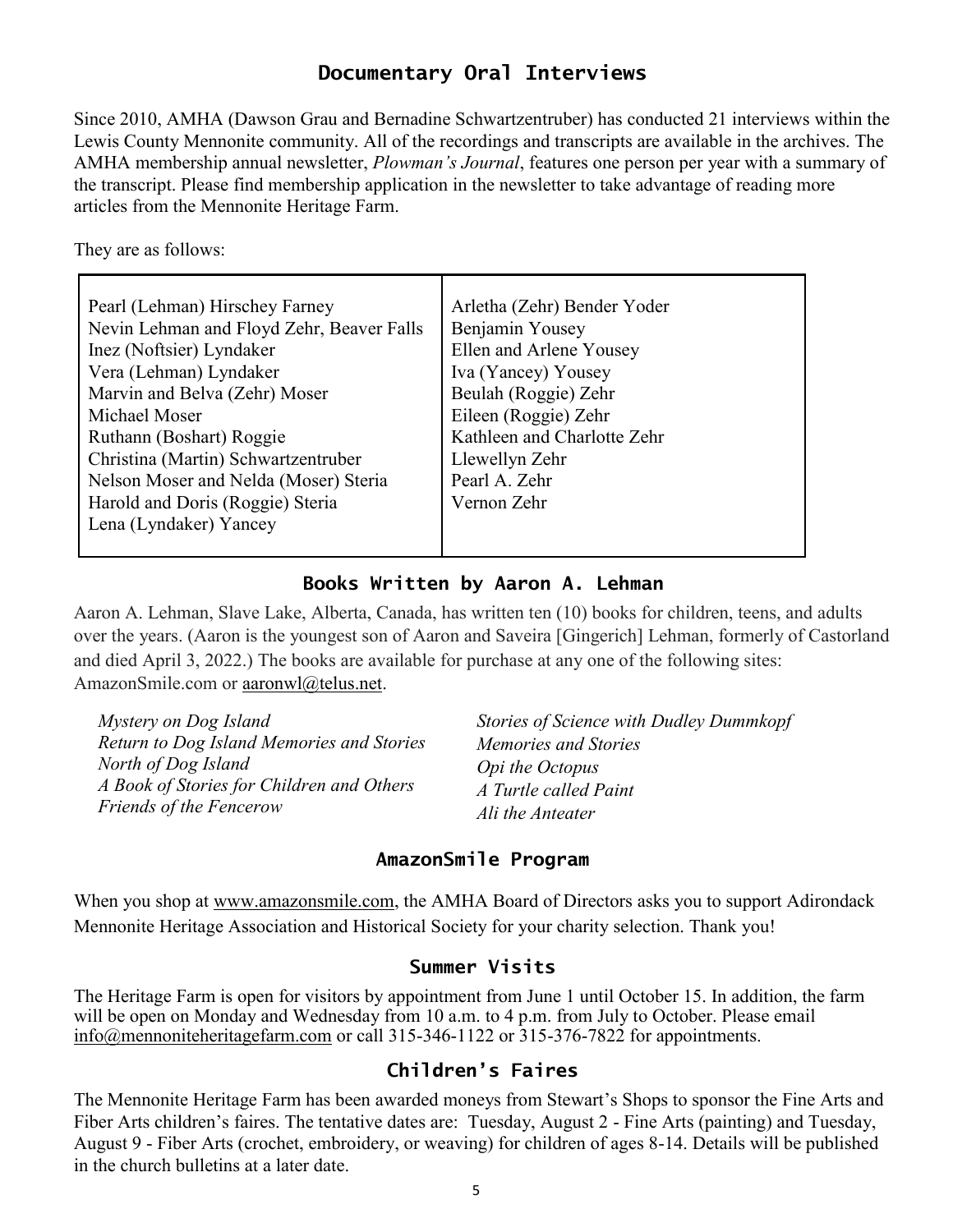#### **Answer Key — Choral Group Members**

Left to right – front row: Edwin Moshier (director), Elton Moser, Ellis Moser, Edward Roggie, Azor Kennell, Clayton Moser, Simon Gingerich, Jr., and Donald Roggie.

Middle row: Arthur Zehr (Beaver Falls), Kenneth Erb, Elton Roggie (Carthage), Vernon Zehr, Emmanuel Kennell, Arthur Zehr (Indian River), Elton Erb, and Leonard Roes.

Back row: Elmer Roggie, Milton Lehman, Levi Zehr, Alvin Zehr, Jr., Mervin Good, Aaron A. Widrick, and Perry Farney.

## **Spring Cleaning…Tombstones Too!**

By Caroline Roes Virkler

Did you ever walk into a cemetery and see gravestones that need cleaning? If you ever have the urge to clean some of them, here are a couple of suggestions:

Wet and Forget. You can buy it locally at Steele's Ace Home Center, Buckingham Hardware, or Aubuchon Hardware. Simply follow the directions on the container, mix it up at home and take it to the cemetery in a sprayer. Spray it on the stone, and walk away. It's as easy as that!

Soap and Water. Choose a mild soap, as harsh chemicals can harm the stone. A couple of options are Simple Green or Totally Awesome (found at Dollar Tree). Both are environmentally friendly. Clorox, or any other types of acid should **not** be used. You don't want to harm the stone.

Gather your supplies. You will need a bucket, water, soap, a stiff brush (for example, a potato brush), and some rags. Please avoid using a wire brush. A putty knife can be used to clean the base of the stone.

First, you'll want to wet the stone. Follow the directions on your soap container and dilute with water, if needed. You can pour this solution over the stone or use a rag to wipe down the surface of the stone. Let it sit a minute or two. Use a stiff brush to scrub the stone, getting the moss, dried grass, etc., to come loose. Rinse the stone a few times with water until all of the soap is off. Repeat the process if needed. You may also use a putty knife for flat surfaces.

You may need to take some water with you if the cemetery doesn't have a water source handy. Both Croghan Mennonite and First Mennonite New Bremen have an outdoor water faucet on the church building. No water is available at the Naumburg Mennonite Cemetery or the Kirschnerville Cemetery, although you are welcome to get water down the road at the Mennonite Heritage Farm for the Kirschnerville Cemetery. There is an outdoor water faucet on the house close to the porch entrance door.

A couple of suggestions when purchasing stones:

Polished Stones. Some of the newer gravestones are now "polished," so moss, dirt and dried grass don't stick to them. These stones have a smooth surface and hold up very well.

Lettering. When purchasing stones, be mindful of the lettering on the stone. The more lettering, the smaller the print will need to be, and the harder it is to read. An option is to add print to the top and/or back of the stone. This allows families to add more information, and it will be spread out on three sides of the stone. (For the First Mennonite New Bremen Cemetery, the only option for printing is on one side of the stone.) Also note that there is an extra charge for lettering on the top and back of the stones.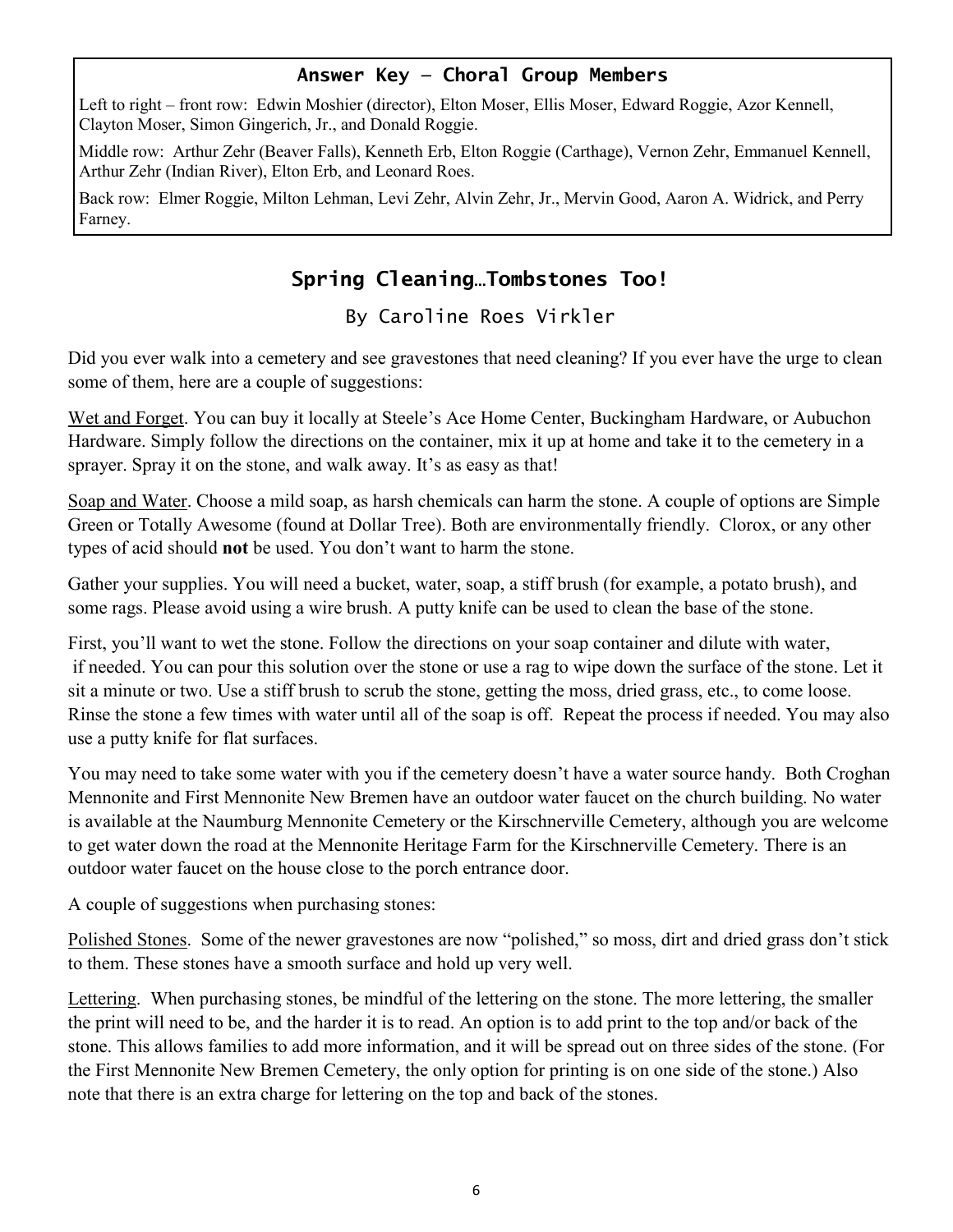# **Former Lewis County Resident and AMHA Member Observes 70th Anniversary**

Dewey and Bernice Lehman Hostetler celebrated their 70th wedding anniversary on May 3, 2022. They were married by J. Lawrence Burkholder, pastor at First Mennonite Church New Bremen, at the home of her parents, Samuel and Clara (Kennel) Lehman, Ridge Road, Castorland. The couple met in LaJunta, Colorado, at the hospital while Bernice was in school, and Dewey was working as an orderly with voluntary service.

Bernice attended the local elementary school at Castorland and graduated from Lowville Academy Central School in 1946. She attended Goshen College, Indiana, and graduated from the LaJunta, CO, Mennonite School of Nursing in 1951 with her R.N. degree. She worked in the local hospitals in the Harper and Anthony area; and when the new hospital opened in Harper, she was a surgical nurse. Bernice was also a school nurse for the local school district #361. She enjoyed working in her heirloom flower and vegetable gardens. Family loved her cherry pies; the cherries being from the large cherry tree on the farm.



Bernice & Dewey Hostetler Claramae (Lehman) Klink, sister of Bernice, and Delbert Hostetler, cousin of Dewey.

Dewey grew up in rural Harper County, Kansas. He attended the local rural Nebo School and graduated from Hesston High School in 1946. After marriage, Dewey's first job was working on the railroad. He also

drove an ice cream truck to various towns. For 50 years, he enjoyed flying the 20 airplanes he owned; the first being a 55 HP J2 Piper Cub and the last being a Comanche. In the early 1960s, Dewey's love for taking care of the land, being a very creative person, he began making machinery to make the farming operation easier. This began as the DewEze Manufacturing plant. They later became known as Harper Industries. Dewey retired in 1991.



Together they enjoyed 50 years of volunteering for the Kansas Mennonite Relief Sale, making German Kettle Popcorn (also at the River Valley Mennonite School auctions), helping with the production of maple syrup in upstate New York at the family sugar bush, and attending the many activities of their children and grandchildren. They made their home on the farm in Harper County that was in the family for 100 years, until moving to Kidron Bethel Village Retirement Center, Independent Living, at 3005B, Ivy DR, North Newton, KS, 67117-8001. They are members of the Pleasant Valley Mennonite Church, Harper. When they retired in North Newton, they attended Whitestone Mennonite Church in Hesston.

Dewey and Bernice are the parents of five children, Lynn (Lisa), Bentonville, AR; Karen Hostetler, Valley Center, KS; Arlene Jantz, Wichita, KS; Heidi (Dennis) Coates, Buena Vista, CO, and a son Scott, who passed away on January 7, 1972. There have 11 grandchildren. The family is scattered from KS, CO, AR, AZ, and Italy.

Plans for a celebration are in July at the Henry and Salome Hostetler family reunion in Wichita, Kansas.

**NOTE**: The couple restored and donated the family cutter of Sam and Clara Lehman to the Mennonite Heritage Farm in 2016. The cutter was brought to Lewis County in 1919 from Ontario, Canada, which was Clara Kennel Lehman's home area before marriage.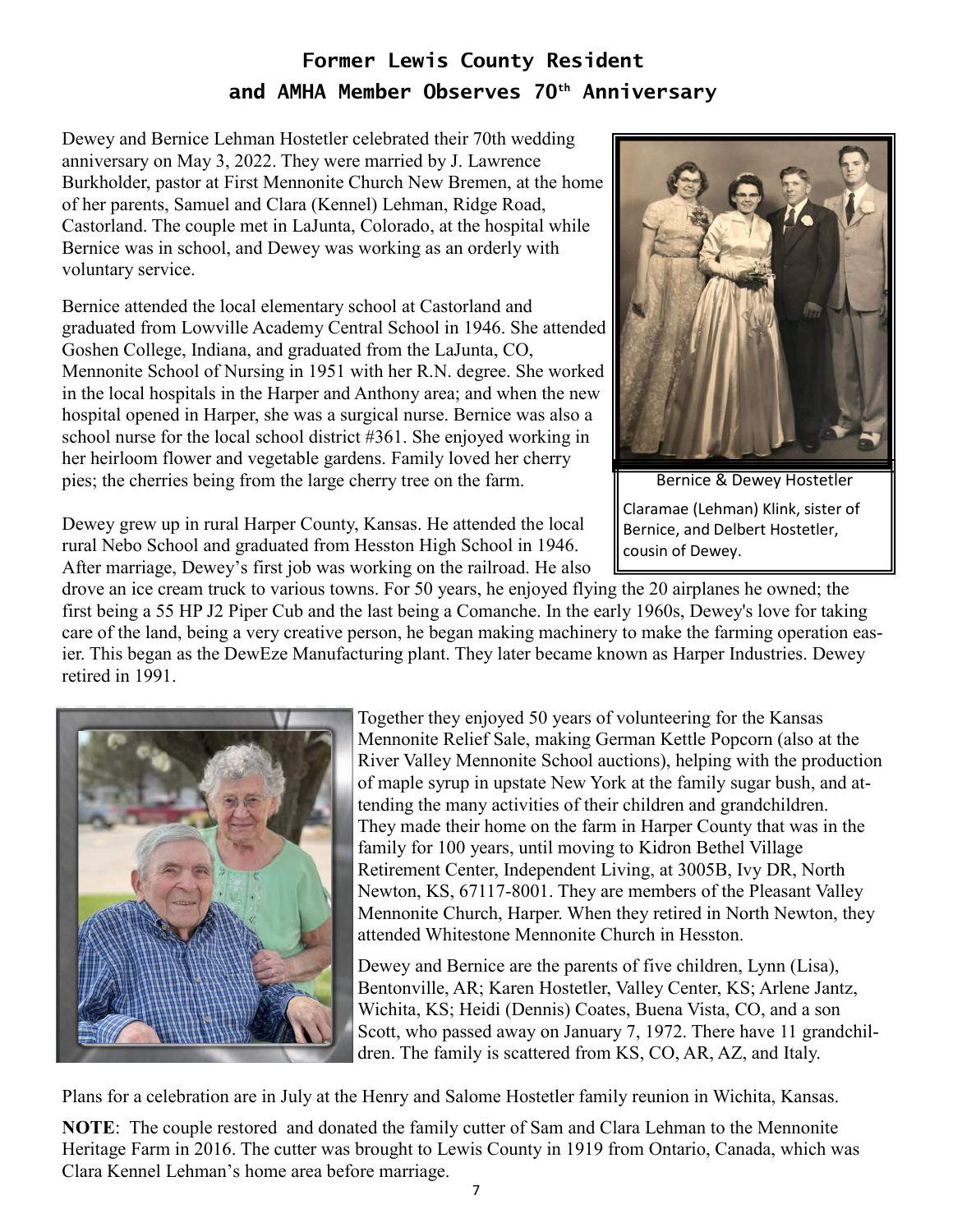# **Civilian Public Service (CPS) – Part I** By Bernice Zehr

Wars necessitate having available men to fight and fortify the ongoing pursuit. What happens when men decide they cannot conscientiously bear arms? This has been a long-borne dilemma and is not new.

In the United States, the historic "peace churches" of Mennonite, Brethren, and Friends group had long pursued legislators and presidents to provide an alternate service opportunity for these men. In 1940, the U.S. passed the Selective Training and Service Act requiring a year of military service for men between the ages of 21 and 36.

World War II was the first war to allow American men the classification of "religious exemption." An appeal board was set up by Selective Service to hear individual appeals and determine qualification for "religious exemption."

In 1940 most European countries had committed to war. The U.S. had not yet declared but was making preparations. Draft notices were sent out the beginning months of 1941 with a profound surge following the bombing of Pearl Harbor on December 7, 1941.

In early 1941, the alternate service entitled "Civilian Public Service (CPS)" was yet to be arranged. A camp system patterned after the Civilian Conservation Corps (CCC) was resurrected. Administratively, the camps would be directed under two boards. The Selective Service agreed to "furnish general administration and policy, supervision and inspection and pay men's transportation costs to the camp." The National Service Board for Conscientious Objectors representing the churches undertook "the task of financing and furnishing all other necessary parts of the program including actual day-to-day supervision and care of the camp, to supply subsistence, necessary buildings, hospital care and all things necessary for the care and maintenance of the men."

Under the Selective Service, CPSers would receive no payment for their work. An allotment wage of \$15/ month was paid to CPS men whereas \$50/month was allotted for men in the army. The "peace churches" financially had their work cut out. Will they be able to keep up their funding commitments? Will the participating CPSers find fulfillment? Will they thrive or merely endure? How long will this last? How long will the war go on? Will the CPS project be worthy of its calling? In short, will it fizzle or will it sizzle?

# **Local Author Publishes Another Book**

Loreen Plett Zehr married Eugene Zehr, native of Croghan in 2016. She was born and raised in western Canada, where she spent most of her adult life in Ontario teaching school, but also spent eight years in various mission fields.



Loreen has published the following five books: *Returning Home*, *Crossing the Distance*, *The Miner's Song*, *Secret Shadow*, and *Still the Storm*. All her books deal with the most precious theme of her life...redemption in Christ Jesus. She loves history, reading, learning, relationships, and writing, with Northern New York creating a stunning, silent setting for her writing projects. The books are available at the gift shop.

Her newest book, *Still the Storm*, is a heartrending true story. Tina longs for the truth. Why does her family suppress it? The mockery, the tragedy, and abuse are so devastating, and her young heart is shattered. The storms in her life are rough. How will she ever find the peace to still the storm. This is a very good book that will stir your heart.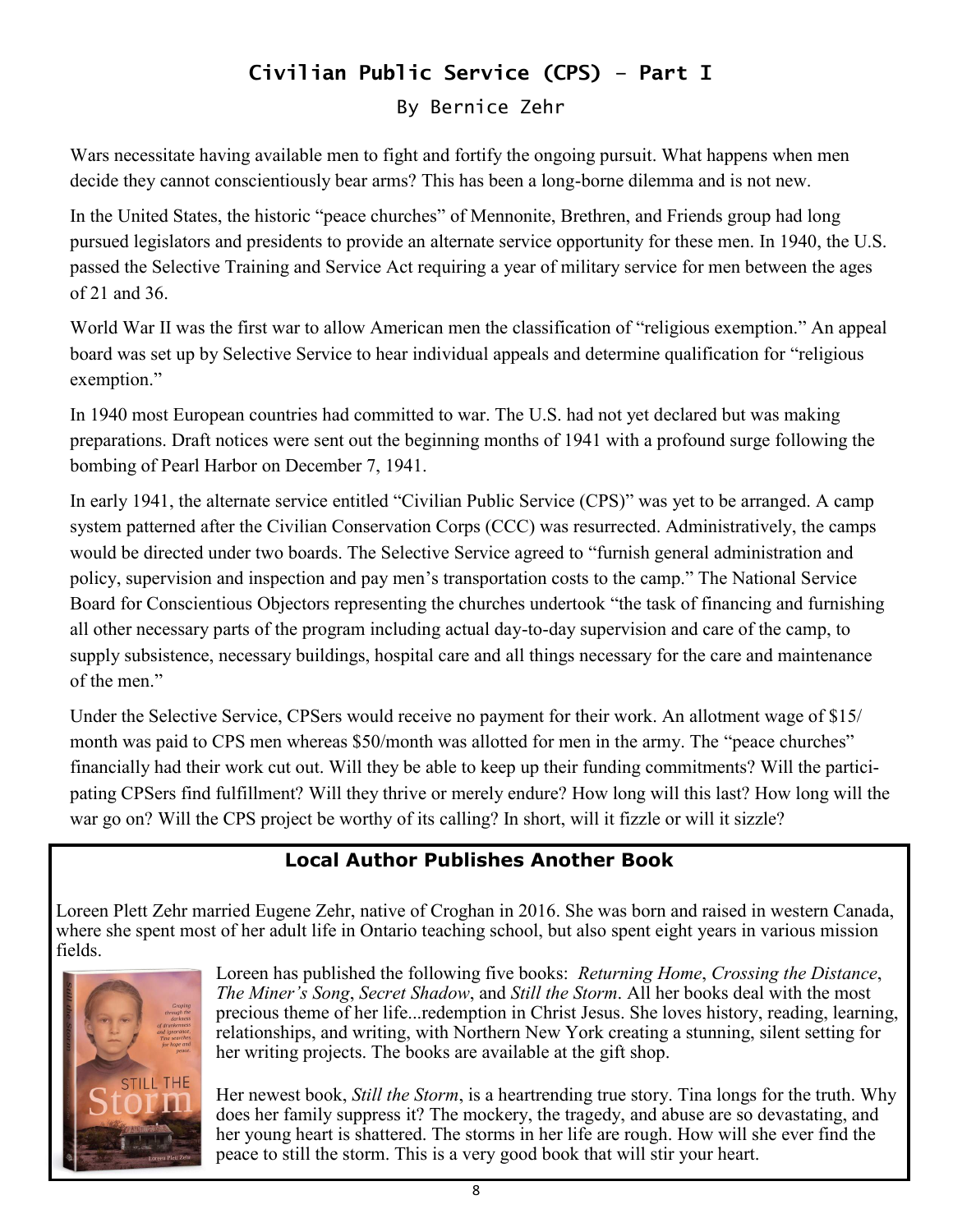#### **ADIRONDACK MENNONITE HERITAGE ASSOCIATION**

MEMBERSHIP APPLICATION

(Valid Through April 30, 2023)

| Date                                    |            |              |
|-----------------------------------------|------------|--------------|
| Renewal                                 | <b>NEW</b> | Name (print) |
| <b>Membership Category (Select One)</b> |            | Address      |
| Individual                              | \$15       |              |
| <b>Married Couple</b>                   | \$25       | Phone        |
|                                         |            | Email        |

The purpose of the corporation is to (a) preserve our Mennonite Heritage (based on its Anabaptist origin of 1525), (b) share our unique Christian faith story with our world, and (c) keep intact artifacts of the North Country Amish Mennonite Settlement.

Affirmation:

I, , affirm that I am in agreement with Adirondack Mennonite Heritage Association's purpose and shall do my utmost to support the organization in accomplishing these goals.

Please make checks payable to AMHA [501(c)(3) organization].

Mail check and application to:

Adirondack Mennonite Heritage Association Donald Roggie, Treasurer 4491 Boshart Rd. Lowville, NY 13367

- - - - - - - - - - - - - - - - - - - - - - - Cut Here - - - - - - - - - - - - - - - - - - - - - - -

# 2021 New Members

The following individuals also became **NEW** AMHA members in 2021:

Linda Widrick Gnagey Merlin and Charlene Moser Alton and Geneva Virkler Caroline Roes Virkler